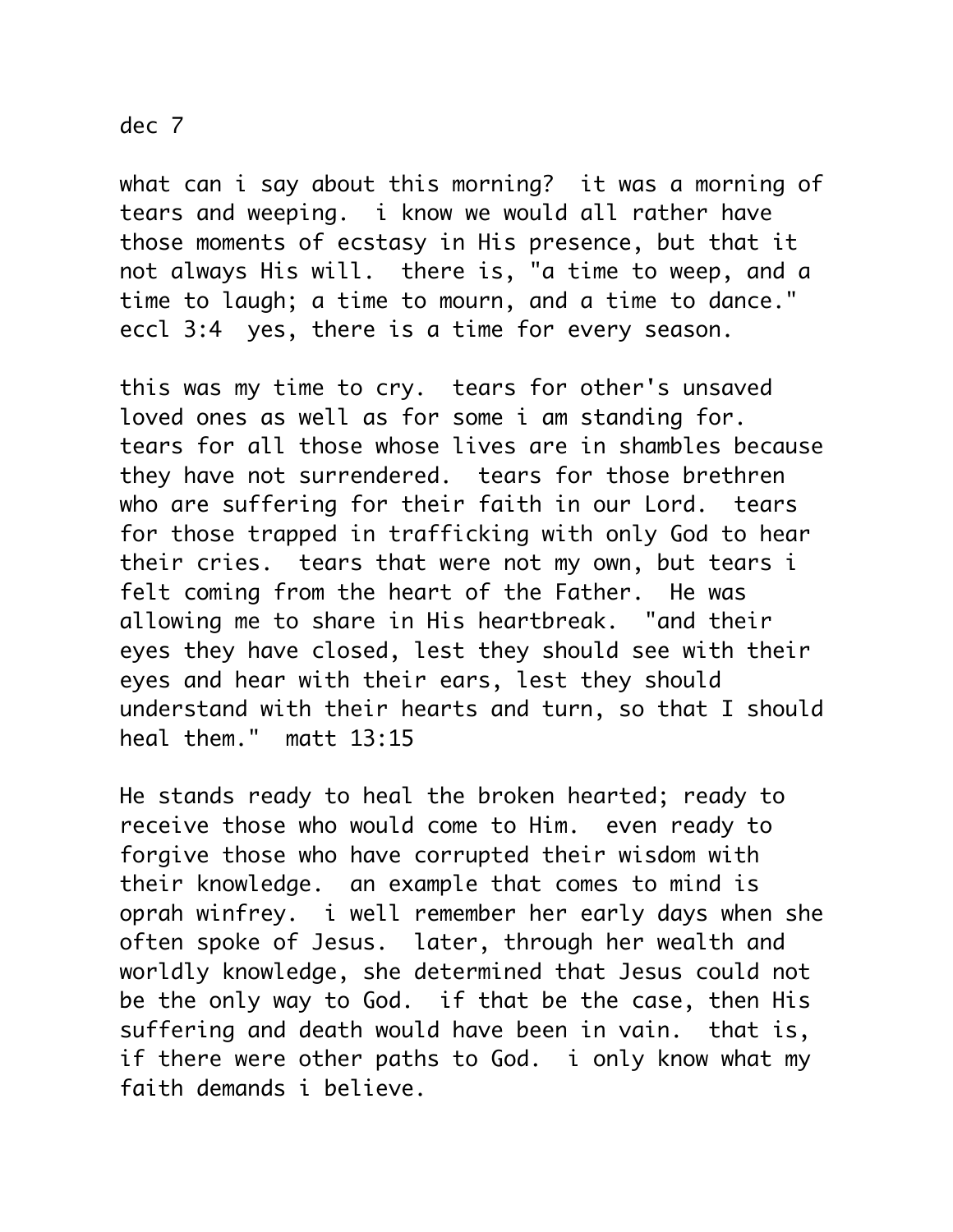my doctor is a muslim. so is the nurse who attends me weekly. (to those who don't know, i am currently in hospice but God is doing a work.) she and i have had many spirited discussions. i have even recently purchased a koran to help me understand more of their beliefs. i pray she would also purchase a bible and we could see which words had the most effect; which writings are life and not just words. one only needs to start with the chapter of john, and go from there.

it seems to be that she was saying, the latest word from God must be the dominant one. meaning, i guess, that the prophet Jesus was born too soon. of course, my argument was that He was not just a prophet. from what i understand: muslims believe that Jesus was born of a virgin, believe He did mighty miracles, believe He came from God and was a prophet, believe that He is coming back as judge. i think koran even testifies to His death and resurrection: "i will cause thee to die, and i will raise thee to me, and i will purify thee of those who believe not. i will set thy followers above the unbelievers till the resurrection day." (Sura al Imran 55) and that He did an ascension into heaven.

i readily confess they have some good teachings about morality. teachings that would put our american culture to shame for sure. however, she seemed to keep talking about keeping all these teachings as a way to earn her way into heaven. but what about payment for our failings? we all have them. there, and the divinity of Jesus remains our biggest controversy. we can never "earn" our way to heaven. our God is so holy, we could never earn our way into His presence.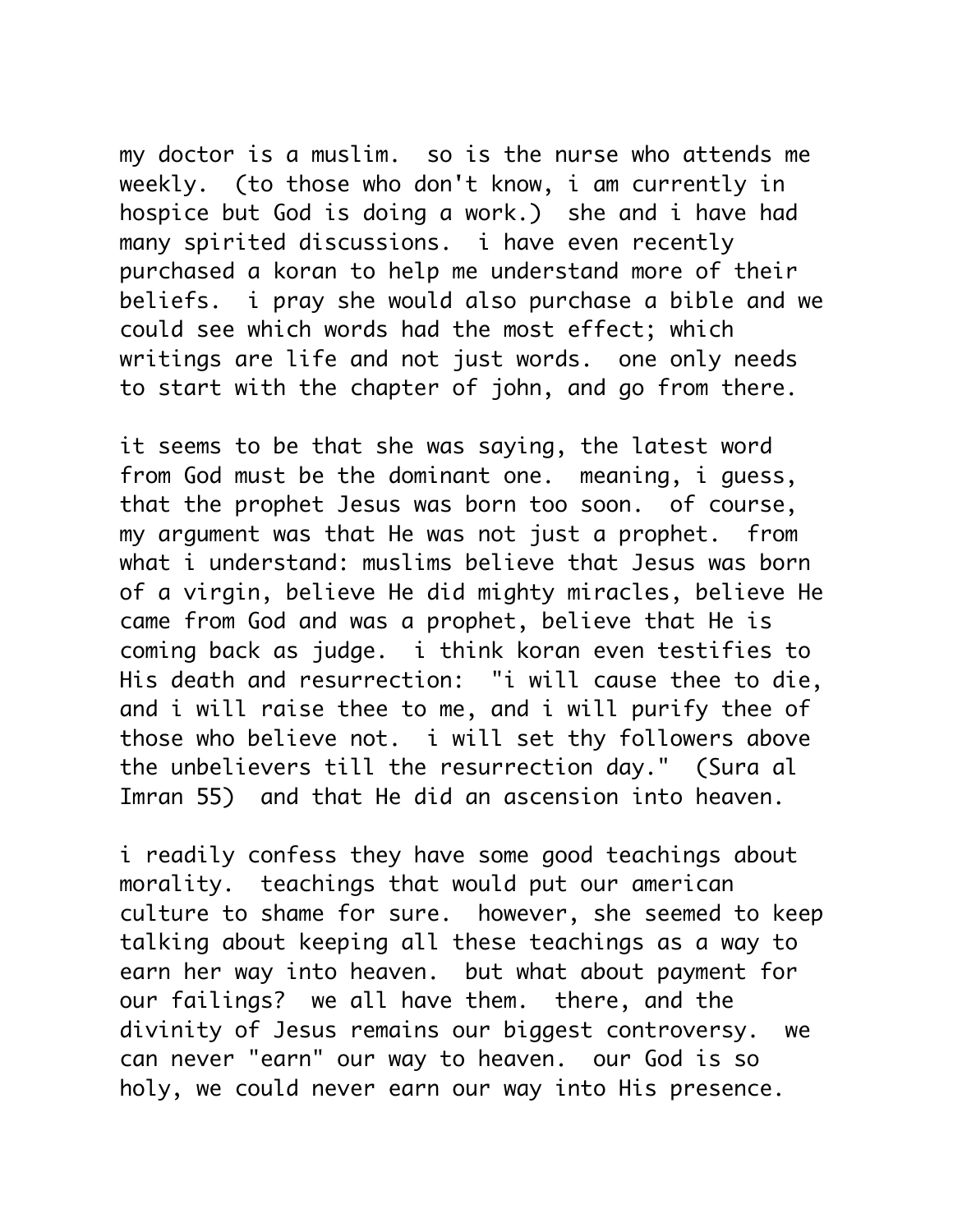"for by grace you have been saved through faith, and that not of yourselves; it is the gift of God, not of works, lest anyone should boast." eph 2:8-9

my later career was spent working for a muslim. there was always a respect for people of different religions. the owner even use to jokingly call me "his office wife". there are several there, also muslims, that i treasure and hold dear. they always treated me with courtesy and fondness, as i believe i did them. a few have even called to encourage me in my illness. (i cannot over emphasize how important it is to console someone in their time of need.)

so, love them? yes, i even love them. it is a love beyond human love. it is a love God has put unto my heart for them. they too were in my tears this morning. i know there is a possibility that even writing this perhaps will open a wound that might not heal. yet what can i do? i cannot fail to testify and witness of my belief. i am not a judge. but there is coming a day and a judge. just to share what i believe is truth, is all that is required of me; to share and to love. the Holy Spirit must do the rest.

we are all seeking to find our way in this maze. if they have the peace in their heart that i have in mine, how can i dispute them? "the peace of God, which surpasses all understanding, will guard your hearts and minds through Christ Jesus." phil 4:7 His peace is our guide. it is that peace alone that will get us through all the traps and devious devices of the enemy. all i would desire is for them to cry out to God in their hearts. "Father, merciful God and creator of all